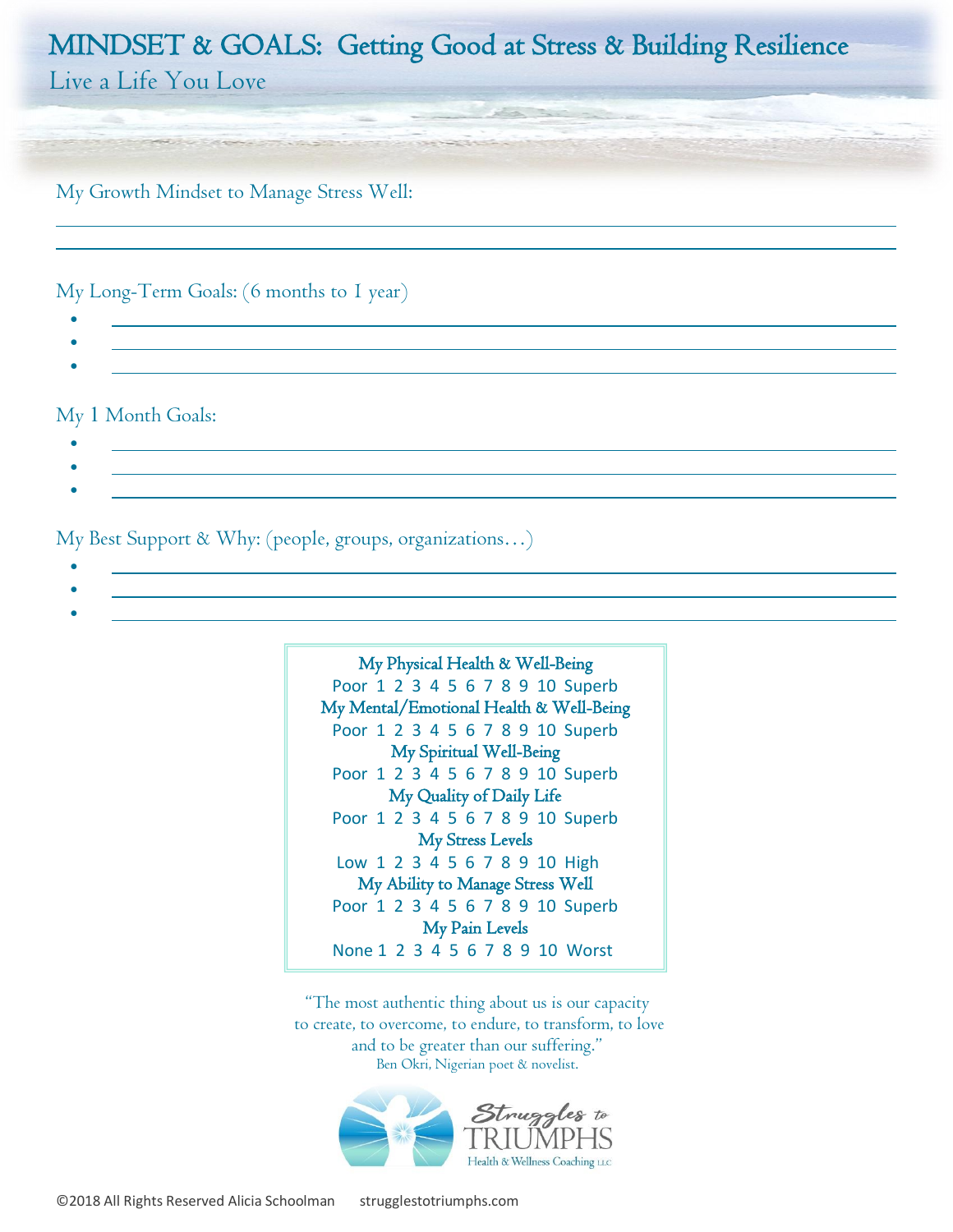Live a Life You Love

My Weekly Goals - Week #1:

- •
- 

#### Obstacles I Will Need to Overcome:

- •
- •
- •

Steps I Will Take to Overcome Obstacles:

- <u>• Andreas Andreas Andreas Andreas Andreas Andreas Andreas Andreas Andreas Andreas Andreas Andreas Andreas And</u>
- •

### My Weekly Goals – Week #2:

- - •

### Obstacles I Will Need to Overcome:

- •
- •
- •

## Steps I Will Take to Overcome Obstacles:

- •
- •

"Don't let anyone walk on your mind with their dirty feet." Mahatma Gandhi

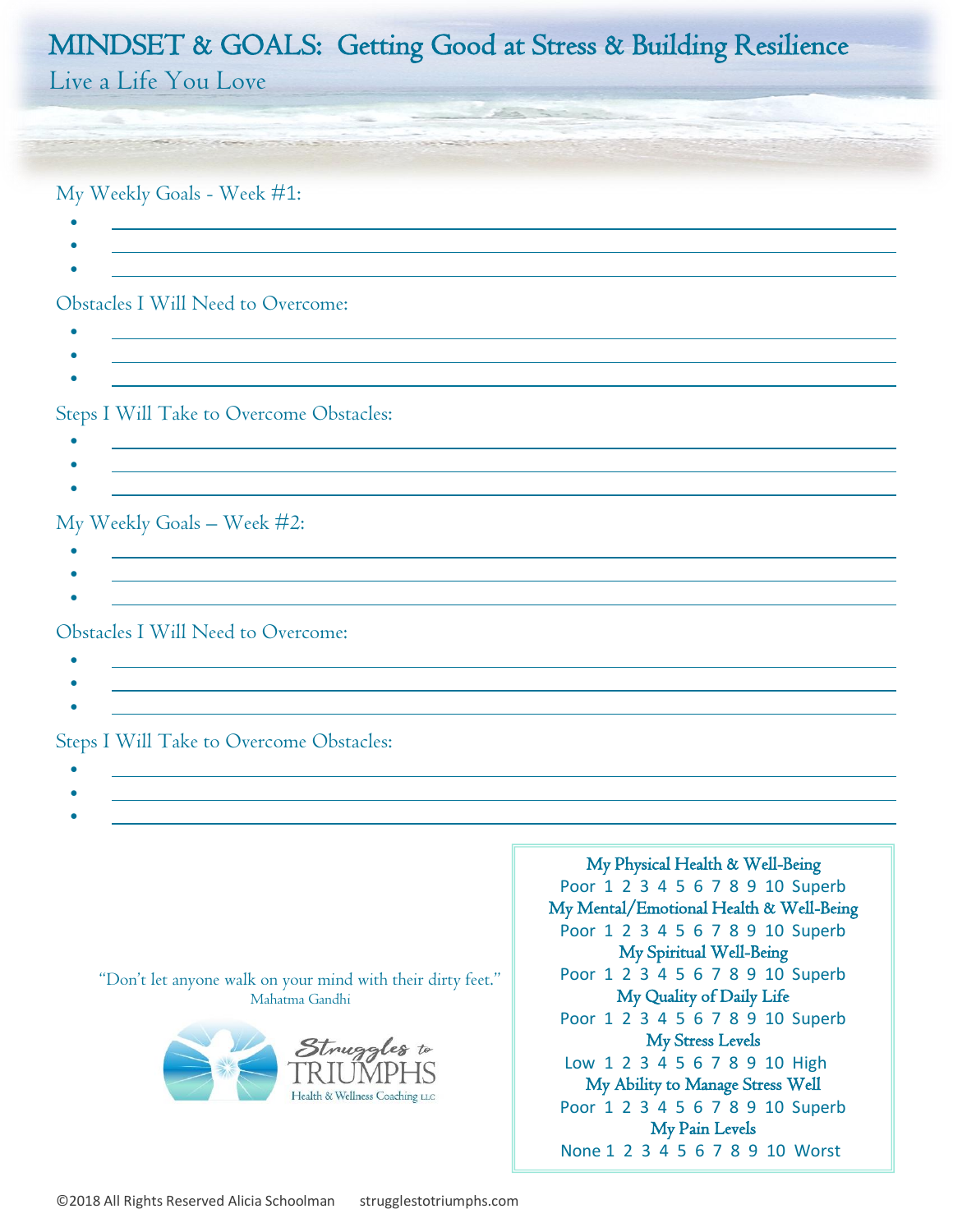Live a Life You Love

My Weekly Goals - Week #3:

- •
- •

### Obstacles I Will Need to Overcome:

- •
- 
- •

Steps I Will Take to Overcome Obstacles:

- •
- •

### My Weekly Goals – Week #4:

- $\mathcal{L}^{\mathcal{L}}(\mathcal{L}^{\mathcal{L}})$  and the set of  $\mathcal{L}^{\mathcal{L}}(\mathcal{L}^{\mathcal{L}})$  and  $\mathcal{L}^{\mathcal{L}}(\mathcal{L}^{\mathcal{L}})$  and  $\mathcal{L}^{\mathcal{L}}(\mathcal{L}^{\mathcal{L}})$
- •

### Obstacles I Will Need to Overcome:

- •
- •

## Steps I Will Take to Overcome Obstacles:

- •
- •

"An empty lantern provides no light. Self-care is the fuel that allows your light to shine brightly." Unknown

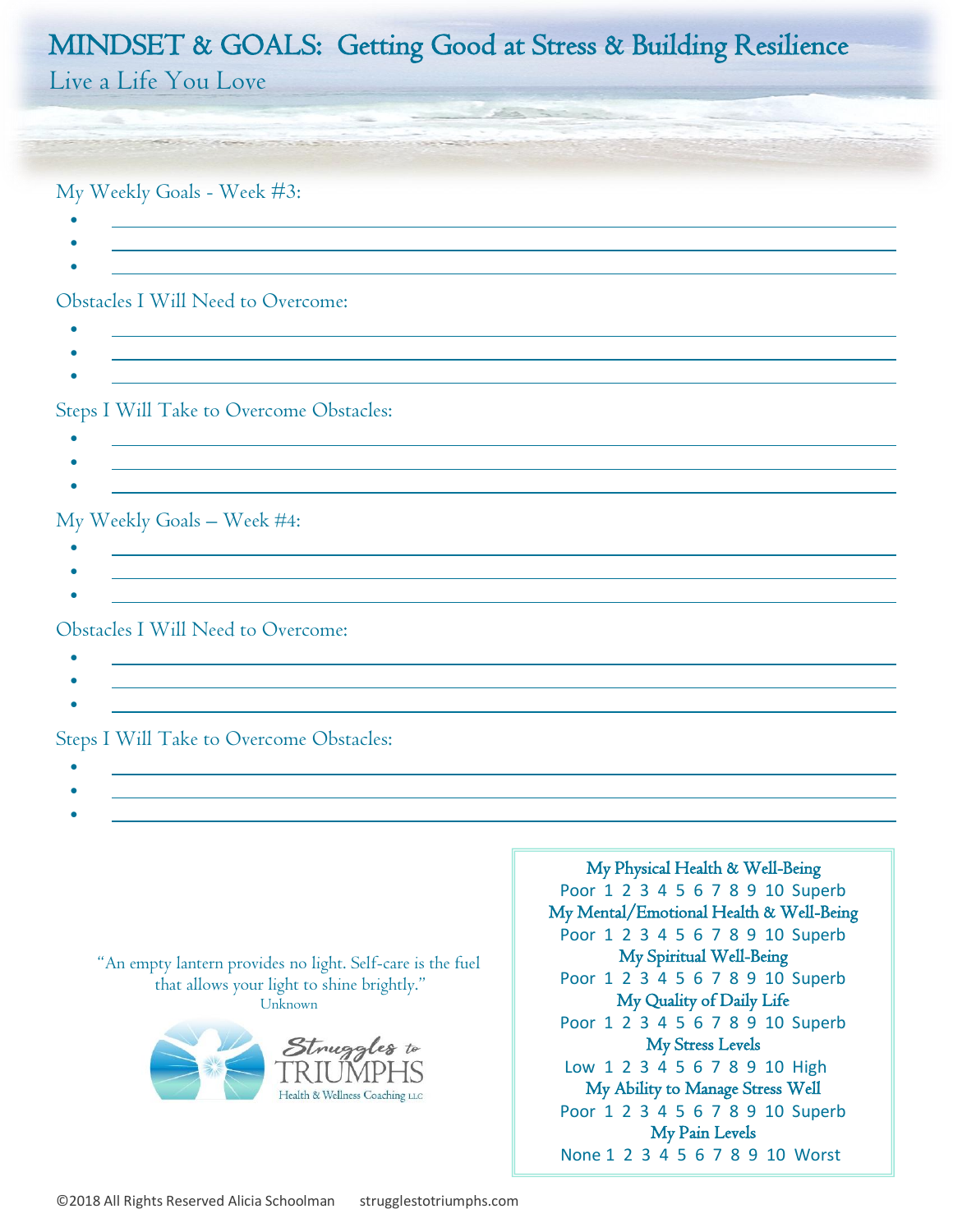Live a Life You Love

My Weekly Goals - Week #5:

- •
- •

#### Obstacles I Will Need to Overcome:

- -
- •

Steps I Will Take to Overcome Obstacles:

- •
- •

### My Weekly Goals – Week #6:

- $\mathcal{L}^{\mathcal{L}}(\mathcal{L}^{\mathcal{L}})$  and the set of  $\mathcal{L}^{\mathcal{L}}(\mathcal{L}^{\mathcal{L}})$  and  $\mathcal{L}^{\mathcal{L}}(\mathcal{L}^{\mathcal{L}})$  and  $\mathcal{L}^{\mathcal{L}}(\mathcal{L}^{\mathcal{L}})$
- •

### Obstacles I Will Need to Overcome:

- •
- •

## Steps I Will Take to Overcome Obstacles:

- •
- •

"It is well with my soul." Horatio Spafford, hymn